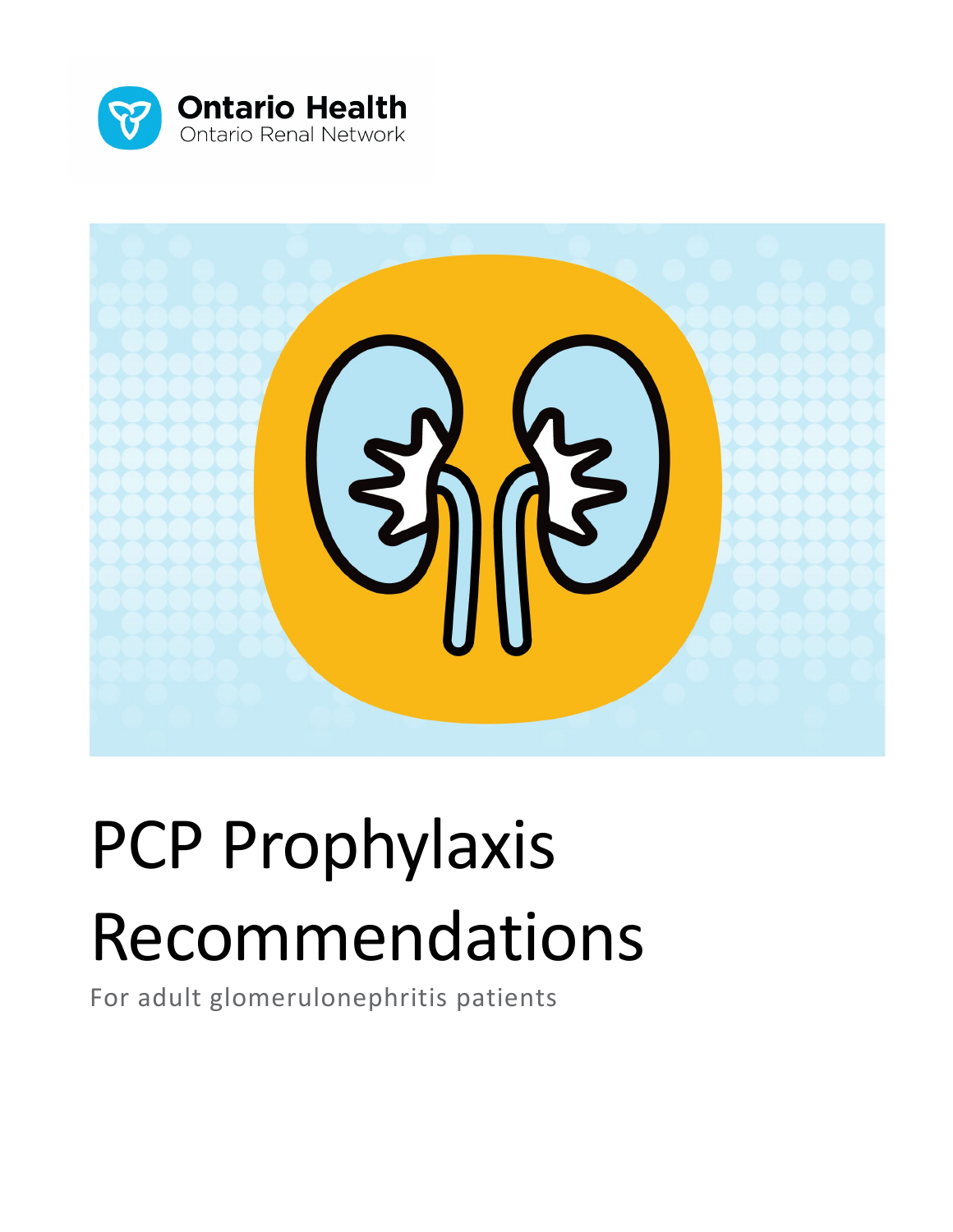# **Disclaimer**

The information contained herein ("Information") is intended for informational purposes only, and no warranty as to its accuracy is provided or implied. The Information was collected from third party sources and Ontario Health makes no warranty that the Information is current. The Information is **intended for use by healthcare professionals to provide advice and recommendations about drugs used to treat patients with glomerulonephritis**. Do not act or rely upon the Information without exercising your independent judgment or seeking the advice of a qualified professional. Anyone using the Information does so at his or her own risk.

## **Acknowledgments**

The Ontario Renal Network gratefully acknowledges the contributions of the Glomerulonephritis Drug Access Task Group in preparing the GN Drug Protocols and Guidelines:

- Lisa Zhu, Renal Pharmacist of Sunnybrook Hospital
- Jenny Ng, Renal Pharmacist of Sunnybrook Hospital
- Brandi Grozell, Nurse Practitioner of Sunnybrook Hospital
- Dr. Todd Fairhead, Director, Glomerulonephritis Clinic of the Ottawa Hospital & Assistant Professor, Division of Nephrology, Department of Medicine, University of Ottawa
- Melissa Lan, Renal Pharmacist of University Health Network
- Alison Shipley, Renal Pharmacist of St. Joseph's Healthcare Hamilton
- Anna Babej, Renal Pharmacist of Trillium Health Partners
- Clara Korenvain, Renal Pharmacist of London Health Sciences Centre
- Rohini Naipaul, Senior Pharmacist, Cancer Care Ontario

The Ontario Renal Network gratefully acknowledges the contributions of the Glomerulonephritis and Specialty Clinics Priority Panel in preparing the GN Drug Protocols and Guidelines:

- Dr. Michelle Hladunewich, ORN Provincial Medical Lead & Division Director, Nephrology and Obstetrical Medicine of Sunnybrook Hospital
- Dr. Phil Boll, ORN Provincial Medical Lead & Nephrologist of Trillium Health Partners
- Dr. Daniel Cattran, Nephrologist of University Health Network & Professor of Medicine, University of Toronto & Senior Scientist, Toronto General Research Institute
- Dr. Norman Muirhead, Nephrologist of London Health Sciences Centre & Professor of Medicine, Western University
- Dr. Azim Gangji, Nephrologist of St. Joseph's Healthcare Hamilton and Assistant Professor of Medicine, Division of Nephrology, Department of Medicine, McMaster University
- Dr. Ian MacDonald, Nephrologist of Health Sciences North
- Dr. Todd Fairhead, Director, Glomerulonephritis Clinic of the Ottawa Hospital & Assistant Professor, Division of Nephrology, Department of Medicine, University of Ottawa
- Jenny Ng, Renal Pharmacist of Sunnybrook Hospital
- Susanne Jeffery, Nurse Practitioner of Kingston Health Sciences Centre
- Sandra Grgas, Regional Director, Toronto Central & Clinical Director of University Health Network
- Stephanie Winn, Regional Director, North East & Director of Nephrology, Health Sciences North

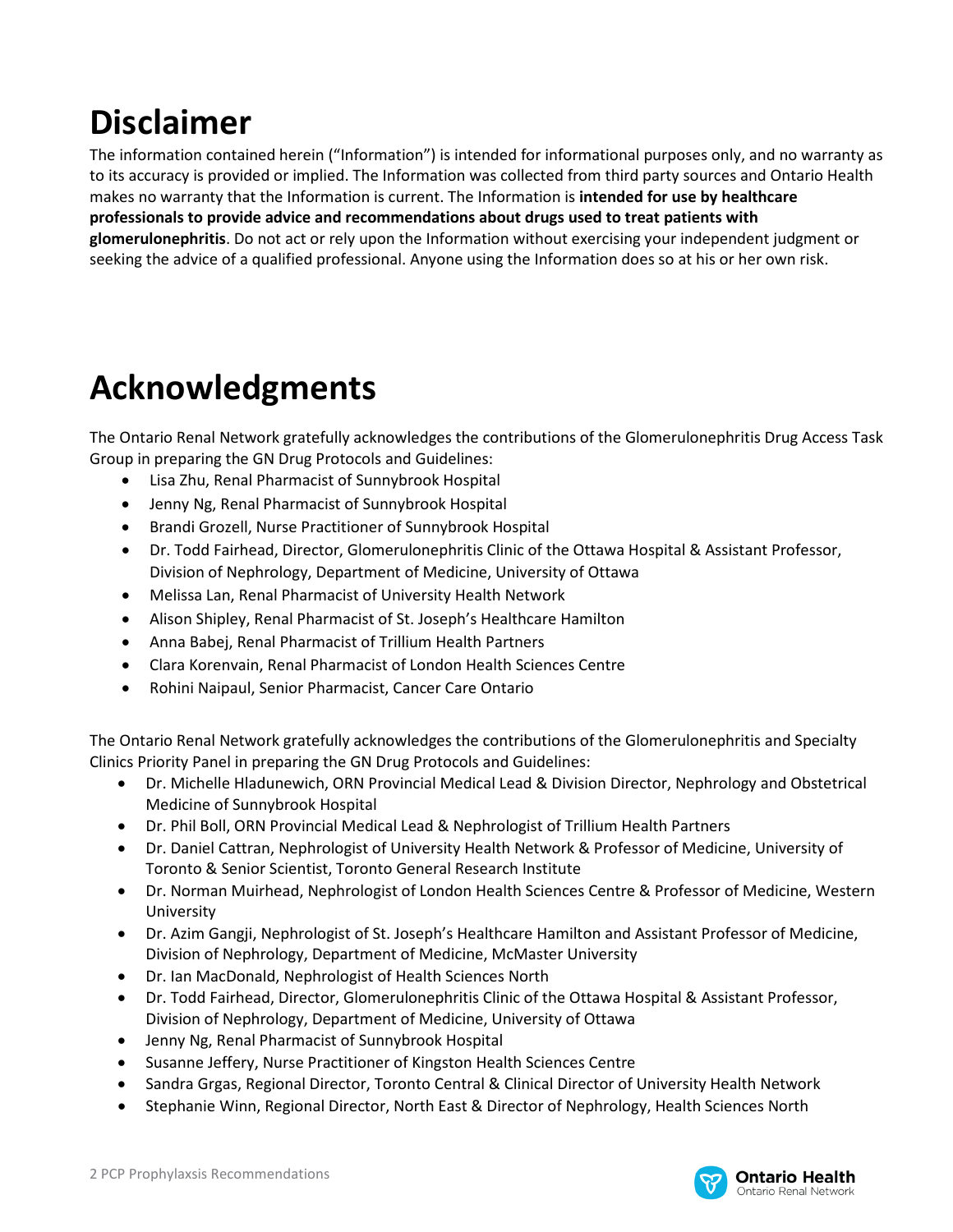## **Summary of Recommendations**

#### **Description**

Pneumocystis *jiroveci* pneumonia (formerly known as Pnemocystis *carinii*) is an opportunistic infection of the lung caused by the fungus pneumocystis jirovecii.

Throughout this document the term *Pneumocystis jirovecii* will be used when referring to the specific human infecting fungus and the acronym PCP will be used when referring to the infection caused by this species (*Pneumocystis* pneumonia).

#### **General Recommendations**

Please refer to the Appendix for a background document summarizing evidence and rationale.

- 1. Discuss the risk of PCP with patients starting on immunosuppressive therapy.
- 2. Weigh the benefits versus risks of prophylaxis for PCP with consideration given to the type of immunosuppressive regimen, glomerulonephritis diagnosis, morbidity and/or mortality associated with PCP and the adverse effect profile of the prophylactic regimen. In patients receiving active immunosuppressive treatment who are high risk of infection, PCP prophylaxis is recommended (See Table 1 for drug-specific recommendations).

#### **Table 1: PCP Prophylaxis Recommendations for GN patients on Immunosuppressive Therapy**

| Immunosuppressive<br><b>Therapy</b> | <b>ORN PCP Prophylaxis Suggestions</b><br>[Comments]                                                               | <b>Evidence Base</b>                                                                                                                                                                                        |
|-------------------------------------|--------------------------------------------------------------------------------------------------------------------|-------------------------------------------------------------------------------------------------------------------------------------------------------------------------------------------------------------|
| Cyclophosphamide                    | Consider prophylaxis in all patients and<br>continue for at least 3 months after stopping<br>cyclophosphamide. $1$ | <b>Extrapolated from vasculitis</b><br>guidelines. $2$<br>Case-control study of patients with<br>rheumatic disease. $3$<br>[ANCA-associated vasculitis<br>patients are among the highest risk<br>for $PCP2$ |
|                                     |                                                                                                                    | Case-control study of patients with<br>rheumatic disease. $3$                                                                                                                                               |

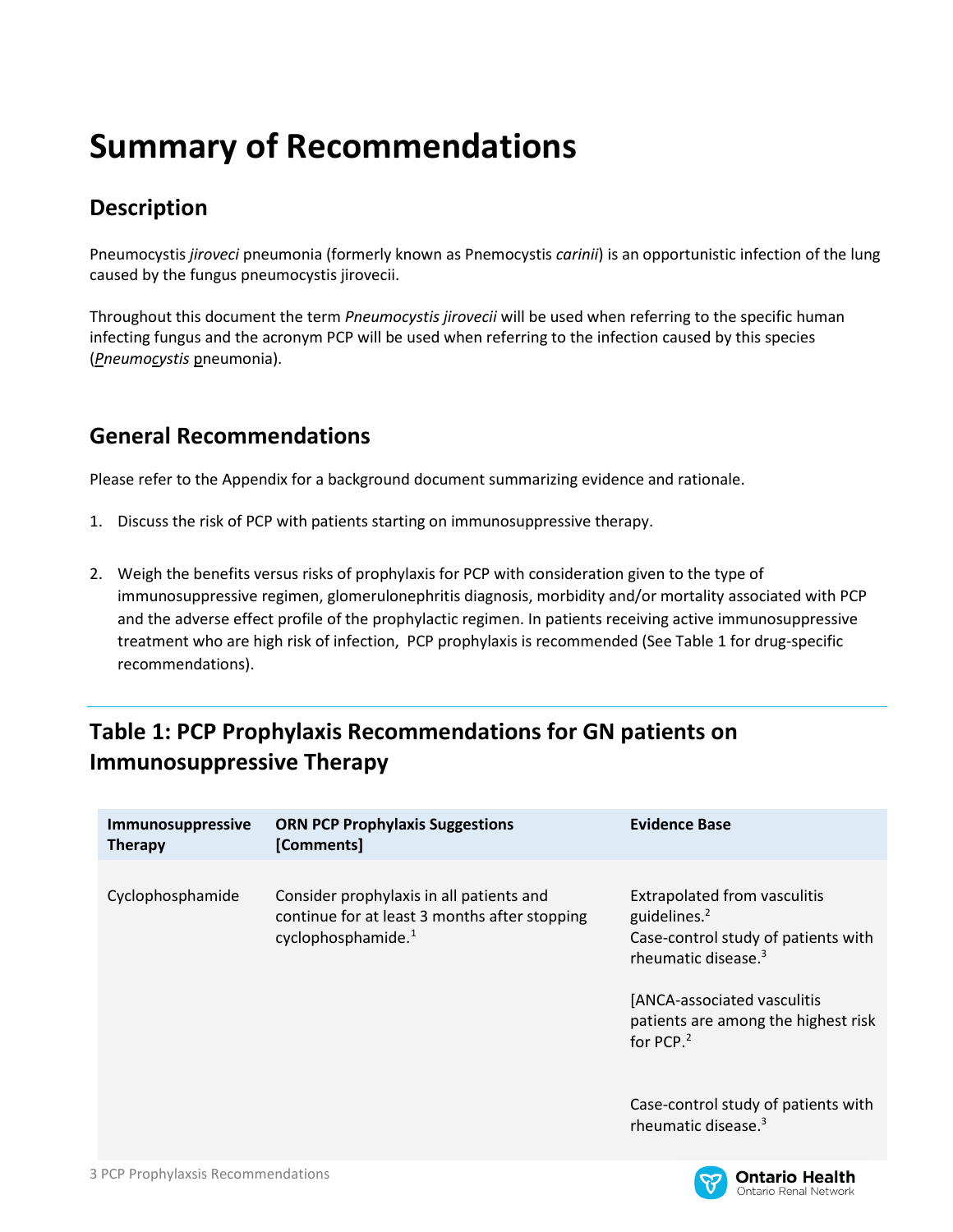| Immunosuppressive<br><b>Therapy</b> | <b>ORN PCP Prophylaxis Suggestions</b><br>[Comments]                                                                                                                                                 | <b>Evidence Base</b>                                                                                                                                |
|-------------------------------------|------------------------------------------------------------------------------------------------------------------------------------------------------------------------------------------------------|-----------------------------------------------------------------------------------------------------------------------------------------------------|
|                                     |                                                                                                                                                                                                      | There is weak evidence to support<br>prophylaxis for SLE patients given<br>lower risk of PCP. Suggest clinician<br>consider no prophylaxis, $3,3,4$ |
| Rituximab                           | Consider prophylaxis for all patients and<br>continue for at least 6 months after receipt of<br>rituximab or until repletion of B cells. <sup>5</sup>                                                | <b>Extrapolated from vasculitis</b><br>guidelines. <sup>2</sup>                                                                                     |
|                                     | Patients receiving maintenance rituximab<br>should remain on prophylaxis.                                                                                                                            | Duration of prophylaxis based on a<br>retrospective cross-sectional<br>study. <sup>6</sup>                                                          |
| Prednisone                          | May consider initiating prophylaxis when<br>prednisone dose >30mg/day (or equivalent)<br>with planned duration of $>4$ weeks. <sup>3</sup>                                                           | Case-control study of patients with<br>rheumatic disease.3                                                                                          |
|                                     | Discontinue prophylaxis when doses are<br>$<$ 15mg/day. $3$                                                                                                                                          |                                                                                                                                                     |
| <b>Triple</b><br>immunosuppression  | Consider initiating prophylaxis in patients on<br>triple immunosuppressive therapy<br>(i.e. calcineurin inhibitor plus mycophenolate<br>mofetil/sodium or azathioprine plus low dose<br>prednisone). | <b>Extrapolation from kidney</b><br>transplant guidelines. <sup>6,7</sup>                                                                           |

- 3. The first line agent for PCP prophylaxis is sulfamethoxazole (SMX)/trimethoprim (TMP) with the usual prophylactic dose of 1 single strength tablet (SMX:400mg/TMP:80mg) once daily OR 1 double strength tablet (SMX:800mg/TMP:160mg) three times per week. Renal dosage adjustment to half the usual dose is required for CrCl 15-30mL/min (i.e. 1 single strength tablet three times per week).<sup>8,[9](#page-11-8)</sup> For CrCl <15mL/min the product monograph recommends to avoid use, however, other references suggest using half the usual dose.<sup>9,10</sup> It is recommended to have close monitoring of serum creatinine and electrolytes.
- 4. In patients where SMX/TMP cannot be used due to issues with safety or tolerability, alternative second line prophylactic agents include dapsone 100mg once daily or atovaquone 1500mg once daily.

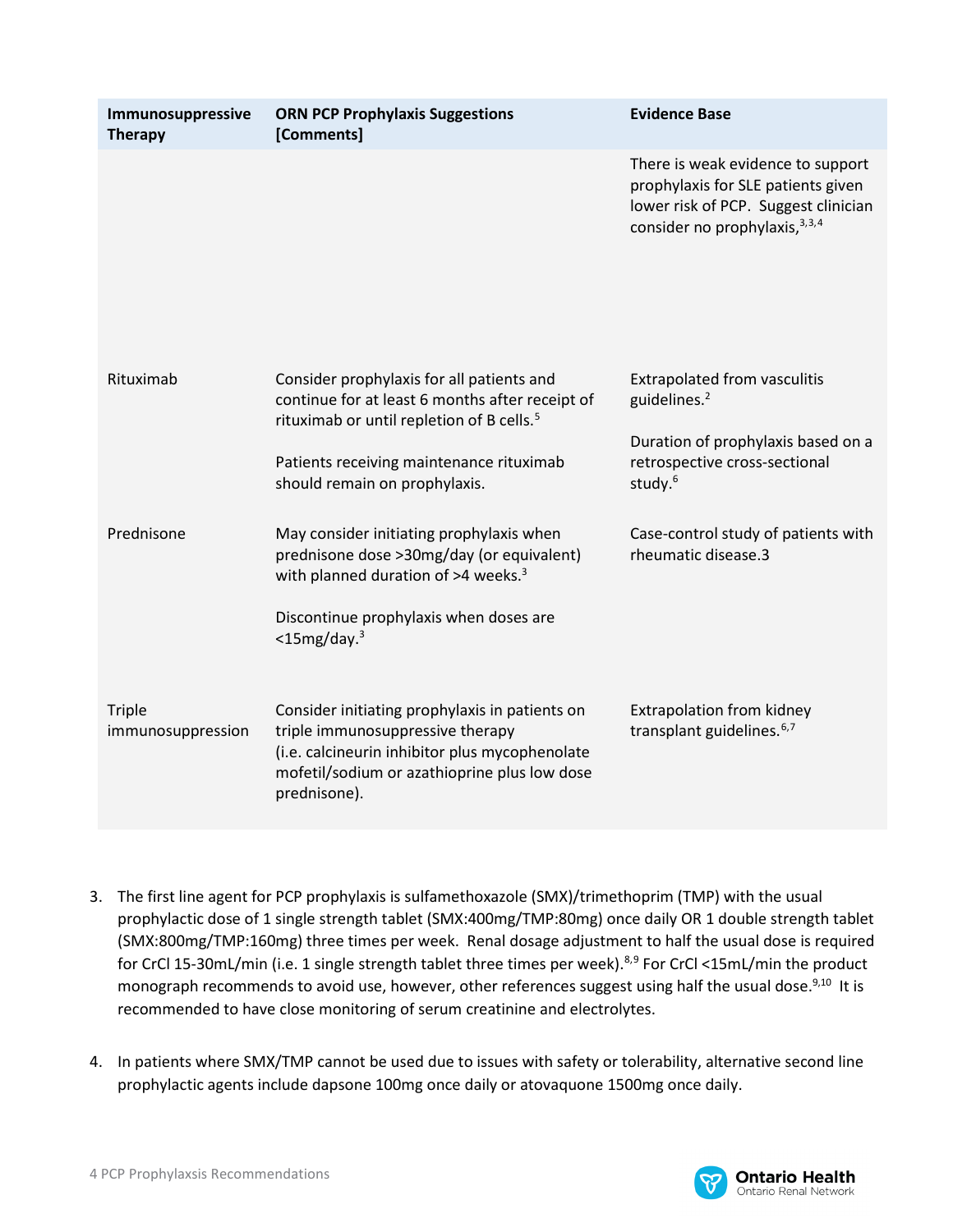## **Background**

## **Definition**

*Pneumocystis jirovecii* is a yeast-like fungus. This organism was formerly called *Pneumocystis carinii*. The nomenclature changed in 2001 such that *Pneumocystis carinii* now only applies to the *Pneumocystis* species that is found in rats.1

When the name of *Pneumocystis* pneumonia (PCP) changed from *P. carinii* pneumonia to *P. jirovecii* pneumonia, it was at first felt that "PJP" should replace "PCP". However, because the term PCP was already used among physicians that managed patients with *Pneumocystis* infection, it was rationalized that the term PCP could continue to be used, as it could stand for **P**neumo**C**ystis (jirovecii) **P**neumonia.1

*Throughout this document the term Pneumocystis jirovecii will be used when referring to the specific human infecting fungus and the acronym PCP will be used when referring to the infection caused by this species* (*Pneumocystis* pneumonia).

#### **Introduction**

Pneumocystis jirovecii is a ubiquitous, species-specific fungus. Infection with Pneumocystis jirovecii is common and occurs at an early age. Serologic surveys have shown nearly universal seropositivity to Pneumocystis by two years of age and more than 80% of children having developed antibodies against it by 4 years.<sup>[10](#page-11-9)</sup> Primary infection is probably largely asymptomatic.[11](#page-11-10) Colonization with Pneumocystis jirovecii is common, occurs in more than 50% of the general adult population, and is assumed to represent re-infections through person-to-person transmission or environmental re-exposures rather than re-activation. [12,](#page-11-11)[13](#page-11-12)

Immunocompetent hosts clear this organism without obvious clinical consequences via innate cell-mediated immunity. Symptomatic, tissue invasive disease is rare and limited to immunocompromised individuals who are at risk of developing interstitial Pneumocystis pneumonia (PCP).

In the past, the occurrence of PCP has mainly been in patients with human immunodeficiency virus infection (HIV) before immune reconstitution. But the incidence of PCP in immunocompromised patients without HIV is increasing.[14](#page-11-13) Host defenses against PCP have largely been attributed to CD4+ lymphocytes, however, animal studies have also indicated a role for B lymphocytes and antibody defense in this infection.<sup>6</sup>

## **Considerations for PCP Prophylaxis in Glomerulonephritis**

The requirement for PCP prophylaxis is based on a risk-benefit assessment taking into consideration several important issues: (1) the incidence of PCP in the specific population (disease and/or immunosuppressive regimen); (2) the morbidity and/or mortality associated with PCP; and (3) the adverse effect profile of the chosen prophylactic regimen.



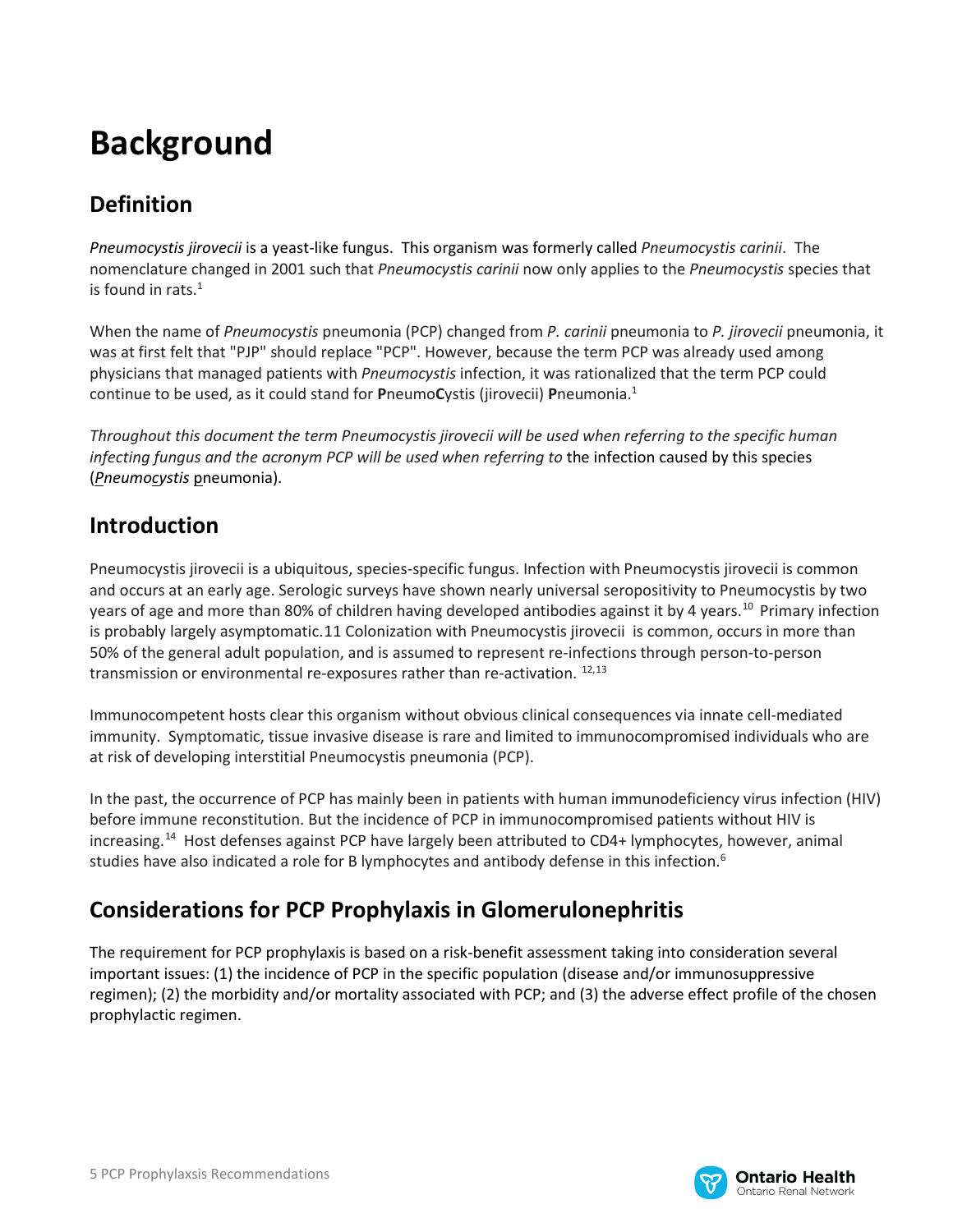## **Incidence and Risk Factors for PCP in Glomerulonephritis**

Patients at risk of PCP include cancer patients receiving chemotherapy, bone marrow and solid organ transplant recipients, and other patients treated with corticosteroids or other immune suppressive medications. The incidence of PCP in glomerulonephritis patients is not well defined or described in the literature.

The incidence and risk factors likely varies depending on the type of glomerulonephritis.

Park et al. conducted a cohort study examining the efficacy and safety of sulfamethoxazole/trimethoprim (SMX/TMP) for prophylaxis of PCP.<sup>3</sup> Patients with rheumatic diseases treated with high dose steroids (prednisone >30mg/day) for more than 4 consecutive weeks between January 2004 to December 2015 were included in the study. During the observation period of 1474.4 person-years there were 30 PCP cases in 30 patients with an incidence of 2.37/100 person years. When stratified by underlying disease, the incidence of PCP was highest in those with ANCA-associated vasculitis at 12.14 per 100 person-years. Systemic lupus erythematosus (SLE) had the lowest incidence at 2.42 per 100 person-years. The mean equivalent dose of prednisone at the time of PCP diagnosis was 31mg with half of the cases occurring with the dose was >30mg/day. There were 12 cases when the dose was 15-30mg per day and only 3 when the dose was <15mg/day.Gupta et al. conducted a literature review to determine the incidence of PCP in patients with systemic lupus erythematosus (SLE) on cyclophosphamide therapy.<sup>4</sup> The authors identified 18 original manuscripts from 1987 to 2006 which addressed infections in SLE patients over 18 years of age treated with immunosuppressive agents. From these papers the investigators estimated the incidence of PCP in SLE patients who received cyclophosphamide. Of these 18 manuscripts, 10 were retrospective observational case series, 2 were retrospective case control studies, and 6 were prospective randomized controlled studies. There were 121 cases of PCP were identified in 76,156 SLE patients treated with cyclophosphamide giving a frequency of 15.88 per 10,000 (0.1588%) patients. Other studies have found similarly low rates of PCP in the SLE population.<sup>[15](#page-11-14),[16](#page-11-15),[17](#page-11-16)</sup>

Lertnawapan et al. conducted a case control study of SLE patients to identify the risk factors which would warrant PCP prophylaxis. The study found that PCP infected SLE patients had higher disease activity, higher dose of prednisolone treatment, more likelihood of renal involvement and lower lymphocyte count as well as lower CD4+ count than those with no PCP infection.[18](#page-11-17)

#### **Corticosteroids**

A 2014 Cochrane systematic review assessed the effectiveness of PCP prophylaxis among non-HIV immunocompromised patients and found a PCP event rate of 6.2% in the control groups of the 13 included trials. Prophylaxis with SMX/TMP was found to be highly effective providing an 85% reduction in PCP and thus the authors suggest that prophylaxis be considered in patients with a similar or higher baseline risk.<sup>11</sup>

The most commonly identifiable risk factor for PCP is corticosteroid use, and other immunosuppressive drugs may also play a role. Yale et al. conducted a retrospective study of 116 cases of pneumocystis pneumonia in non-HIV infected patients. The major common exposure was steroid treatment in the month preceding presentation (90.5% of patients). The median prednisone dose was equivalent to 30mg for a median of 12 weeks before presentation.[19](#page-11-18)

Yang et al. investigated risk factors for PCP infection in glomerulonephritis patients receiving immunosuppressants in Taipei Veterans General Hospital. <sup>[20](#page-11-19)</sup> During this observational study from August 2009 to July 2010 a total of 73 glomerulonephritis patients under immunosuppressant agents were enrolled. PCP prophylaxis was not given to these patients. During the observation period, 7 patients developed PCP infection. Logistic regression analysis was performed to identify predictors of PCP infection. Factors found to have an increased odds ratio included higher blood urea nitrogen, higher serum creatinine, lower hemoglobin, lower

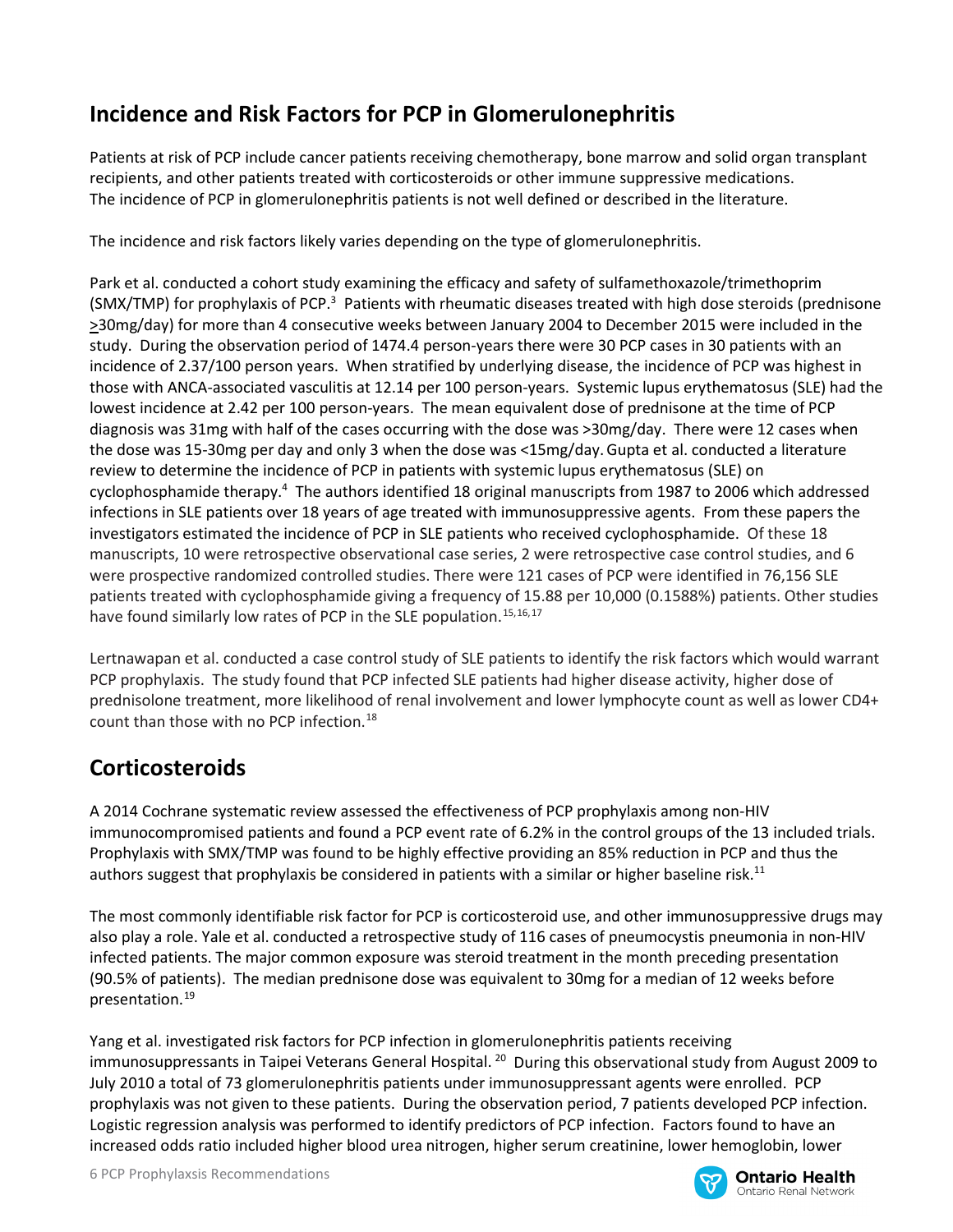absolute lymphocyte count at immunosuppressant initiation and higher chronicity indices of kidney pathology (global glomerulosclerosis, interstitial fibrosis, and tubular atrophy). Corticosteroid dose was borderline significant in predicting PCP infection. Age, underlying diabetes and dosage of immunosuppressants did not significantly predict risk for PCP development.

Most recently the Testing Trial, which randomized patients with IgA nephropathy 1:1 to oral methylprednisolone (0.6-0.8 mg/kg/d; maximum, 48 mg/d) (n = 136) or matching placebo (n = 126) for 2 months, with subsequent weaning over 4 to 6 months, was halted prematurely do to the excess of serious adverse events, including life threatening infections.<sup>[21](#page-11-20)</sup>

#### **Rituximab**

Rituximab is a monoclonal antibody that binds to the CD20 antigen on B lymphocytes which may be an important line of defense against PCP. Martin-Garrido et al. conducted a retrospective review of patients who received rituximab and developed PCP at the Mayo Clinic during the period from 1998 to 2011.<sup>6</sup> Over this period 30 patients developed PCP during treatment with rituximab, 29 of which had not received PCP prophylaxis while being B-cell depleted after receiving rituximab. In 90% of cases the underlying disease was hematologic malignancies. Three patients (10%) had no underlying malignancy (1-rheumatoid arthritis/Sjogren/bronchiolitis obliterans, 1-granulomatosis with polyangitis (Wegener), 1-idiopathic thrombocytopenic purpura) and developed PCP in the setting of rituximab without concomitant chemotherapy or significant glucocorticoid exposure.

#### **Triple Immunosuppression**

Triple immunosuppression increases the overall net state of immunosuppression which is a main contributor to risk of PCP rather than any specific immunosuppressive agent.<sup>8</sup> Given the lack of evidence and guidelines for PCP prophylaxis for glomerulonephritis patients, it may be reasonable to extrapolate transplant guideline recommendations to glomerulonephritis patients receiving triple therapy. Guidelines for solid organ transplant recommend routine PCP prophylaxis for all patients for a period of at least 6 – 12 months post-transplant and longer durations are advocated. $1$ 

#### **Morbidity and Mortality Associated with PCP in Glomerulonephritis**

In non-HIV patients PCP typically presents with an abrupt onset of respiratory failure. The mortality rate among non - HIV patients is 30% to 60%, with a greater risk of death amongst cancer patients in part related to delays in diagnosis.14 In a retrospective study of Pneumocystis infections at Beth Israel Deaconess Medical Center, admissions to the intensive care unit, mechanical ventilation and mortality rates were 10%, 7% and 10% among HIV patients versus 69%, 66% and 39% among non-HIV patients.<sup>[22](#page-11-21)</sup>

## **Prophylaxis Efficacy and Safety**

#### Prophylaxis Regimens

 $\overline{a}$ 

*Pneumocystis jirovecii,* despite its classification as a fungus, is susceptible to several antibacterial and antiparasitic drugs that can be used to treat or prevent PCP amongst high-risk patients.

The agent most commonly used agent for prophylaxis is SMX/TMP. Other agents that have activity against *Pneumocystis jirovecii* include dapsone, atovaquone and pentamidine.



<span id="page-6-0"></span><sup>7</sup> PCP Prophylaxsis Recommendations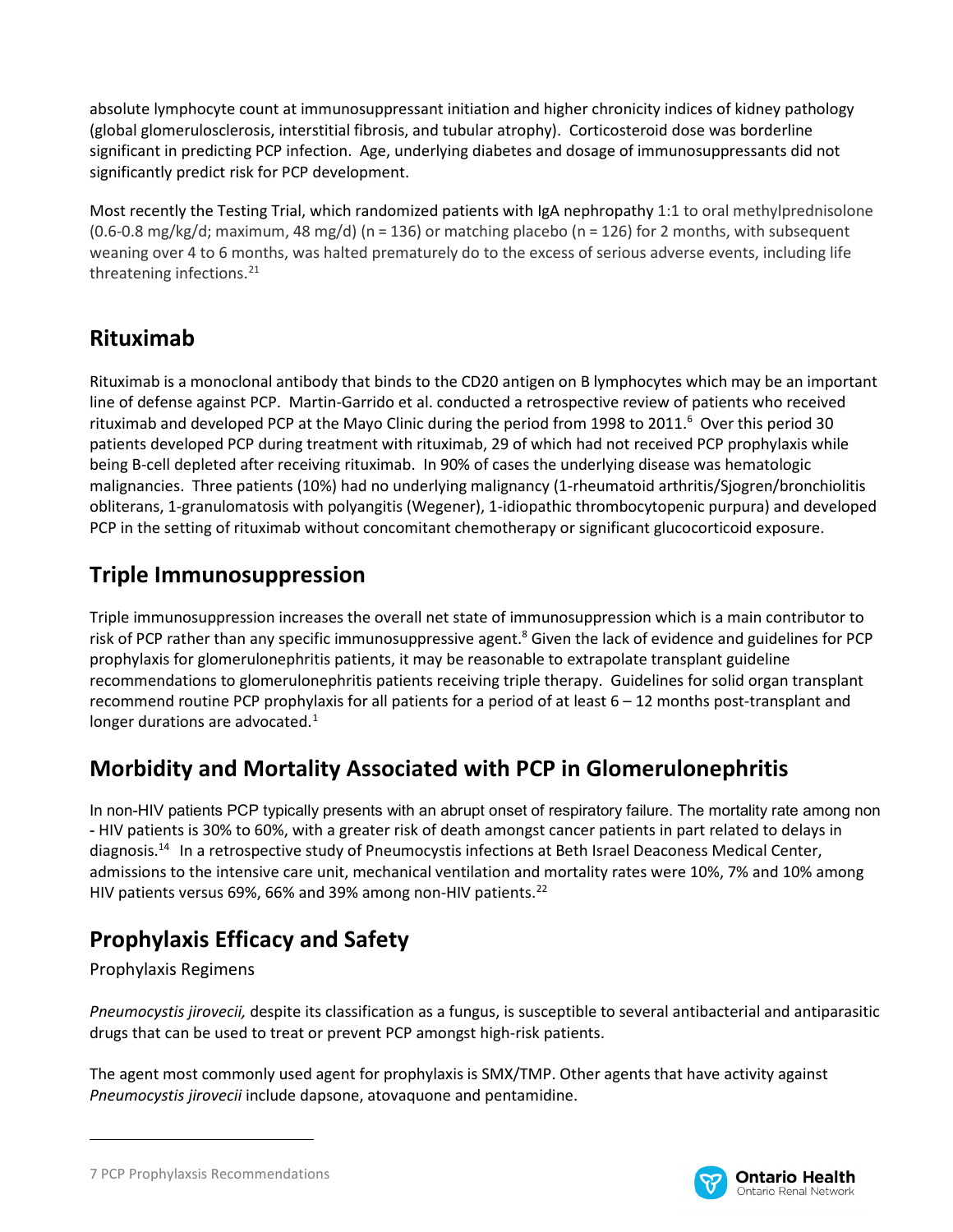#### Efficacy & Safety

A 2014 Cochrane systematic review assessed the effectiveness of PCP prophylaxis among non-HIV immunocompromised patients and found SMX/TMP to be highly effective, providing an 85% relative reduction in CP (RR 0.15, 95% CI 0.04 to 0.62) without significant heterogeneity. All-cause mortality was not significantly reduced with prophylaxis (RR 0.71, 95% CI 0.28 to 1.8) but since there were fewer PCP infections, PCP-related mortality was reduced by 83% (RR 0.17, 95% CI 0.03 to 0.94).<sup>11</sup>

All the agents used for prophylaxis can cause side effects that may counterbalance the benefits of PCP prevention. SMX/TMP is considered the first line agent for PCP prophylaxis but does have a several potential adverse effects. Hyperkalemia is a common adverse effect as trimethoprim inhibits potassium elimination in the distal nephron. In a randomized controlled trial of outpatients taking trimethoprim/sulfamethoxazole, 6% of patients experienced hyperkalemia with a potassium level >5.5mmol/L and 81.5% of patients experienced an increase in serum potassium. Known risk factors for developing hyperkalemia while on trimethoprim/sulfamethoxazole include diabetes, renal insufficiency, older age, and treatment with angiotensin-converting enzyme (ACE) inhibitors, angiotensin receptor blockers and spironolactone.<sup>23</sup> SMX/TMP can also cause allergic reactions and more serious hypersensitivity reactions. Simple exanthems and fixed drug eruptions occurring in about 3% of hospital inpatients taking the drug. Classic drug hypersensitivity syndromes are rarer but can be serious, manifesting with a triad of fever, exanthems and varying degrees of internal organ involvement.<sup>23</sup> These adverse effects must be considered when deciding whether or not to give prophylaxis with this agent.

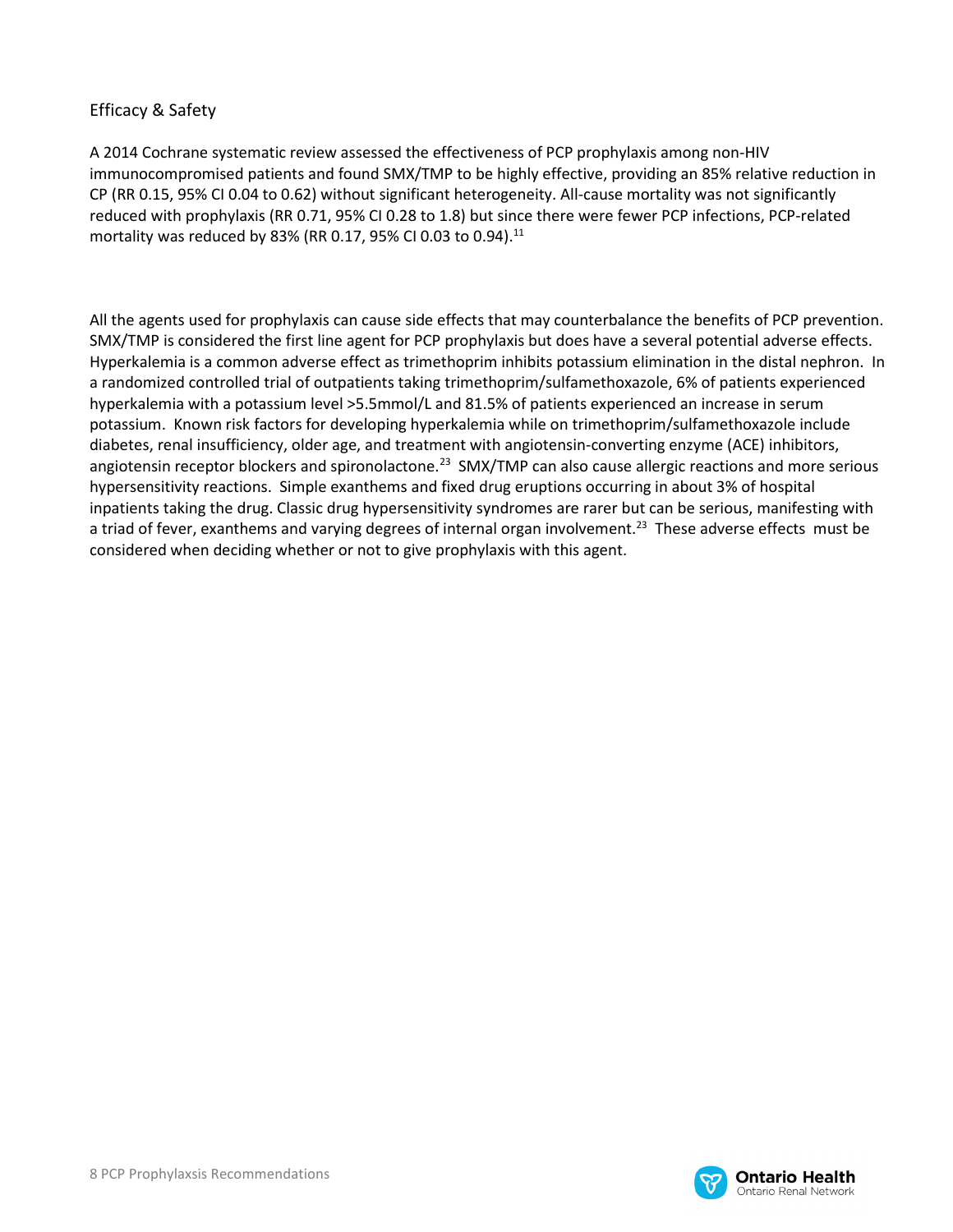| <b>Drug</b>                                                                      | <b>Dose</b>                                                                                                                                                                                                                                                                                                                                                                     | <b>Place in Therapy/Efficacy</b>                                                                | <b>Side Effects/ Precautions</b><br>[Drug Interactions]                                                                                                                                                                                                                                                                                                                                                    | <b>Monitoring/Comments</b>                                 | Cost/dose* &<br>Coverage                                     |
|----------------------------------------------------------------------------------|---------------------------------------------------------------------------------------------------------------------------------------------------------------------------------------------------------------------------------------------------------------------------------------------------------------------------------------------------------------------------------|-------------------------------------------------------------------------------------------------|------------------------------------------------------------------------------------------------------------------------------------------------------------------------------------------------------------------------------------------------------------------------------------------------------------------------------------------------------------------------------------------------------------|------------------------------------------------------------|--------------------------------------------------------------|
| Sulfamethoxazole/<br>Trimethoprim/<br>(SMX/TMP)<br>SS: 400/80mg<br>DS: 800/160mg | Single-strength (SS)<br>tablet (400 mg/80 mg)<br>once daily<br><b>OR</b><br>1 Double-strength (DS)<br>tablet (800 mg/160 mg)<br>3x/week<br>Renal adjustment:9,10<br>CrCl >30mL/min: usual<br>dose; CrCl 15-30mL/min:<br>half the usual dose (i.e. 1<br>Single-strength tablet<br>3x/week)<br>CrCl <15mL/min: half the<br>usual dose (i.e. 1 Single-<br>strength tablet 3x/week) | 1st line agent                                                                                  | GI intolerance; cholestatic hepatitis;<br>renal failure and hyperkalemia; rash,<br>pruritus, and photosensitivity; serum<br>sickness and drug fever; Stevens-<br>Johnson syndrome; bone marrow<br>suppression<br>Pregnancy: Avoid in 1st trimester<br>(neural tube & CV defects), avoid after<br>32 weeks (hemolytic anemia &<br>kernicterus)<br>[Sulfonylureas-combination can result<br>in hypoglycemia] | CBC, differential, BUN,<br>creatinine, and<br>electrolytes | SS: \$0.11/dose<br>DS: \$0.15/dose<br>ODB general<br>benefit |
| Dapsone                                                                          | 100 mg once daily                                                                                                                                                                                                                                                                                                                                                               | May be less effective<br>than SMX/TMP                                                           | Hemolytic anemia and/or blood<br>dyscrasia, especially with G6PD                                                                                                                                                                                                                                                                                                                                           | Consider screening &<br>avoid if G6PD deficient            | \$1.41/dose                                                  |
| 100mg tablet                                                                     | No renal dose<br>adjustment9                                                                                                                                                                                                                                                                                                                                                    | Fewer adverse reactions<br>than SMX/TMP but may<br>have cross-allergy if<br>allergic to SMX/TMP | deficiency, thrombocytopenia,<br>neutropenia, liver<br>dysfunction, rash, gastrointestinal<br>intolerance, and allergic reactions.                                                                                                                                                                                                                                                                         |                                                            | ODB general<br>benefit                                       |
| Atovaquone                                                                       | 1500mg (2 tsp) once<br>daily                                                                                                                                                                                                                                                                                                                                                    | Similar efficacy compared<br>to dapsone or aerosol                                              | GI intolerance due to diarrhea; rash<br>headache, nausea, diarrhea, rash, and                                                                                                                                                                                                                                                                                                                              | Must be taken with<br>meals to ensure                      | \$5.68/dose                                                  |
| 750mg/5mL<br>suspension                                                          | No renal dose<br>adjustment9                                                                                                                                                                                                                                                                                                                                                    | pentamidine<br>Fewer adverse reactions<br>than SMX/TMP but is<br>very expensive                 | fever.<br>These are generally mild to moderate.                                                                                                                                                                                                                                                                                                                                                            | optimal absorption of<br>the drug                          | ODB general<br>benefit                                       |
| Aerosolized<br>pentamidine                                                       | 300 mg nebulized once<br>monthly                                                                                                                                                                                                                                                                                                                                                | May be less effective<br>than SMX/TMP.                                                          | Nephrotoxicity (25-50%);<br>hypoglycemia and hyperglycemia; GI                                                                                                                                                                                                                                                                                                                                             |                                                            | \$145 per<br>300mg vial**                                    |

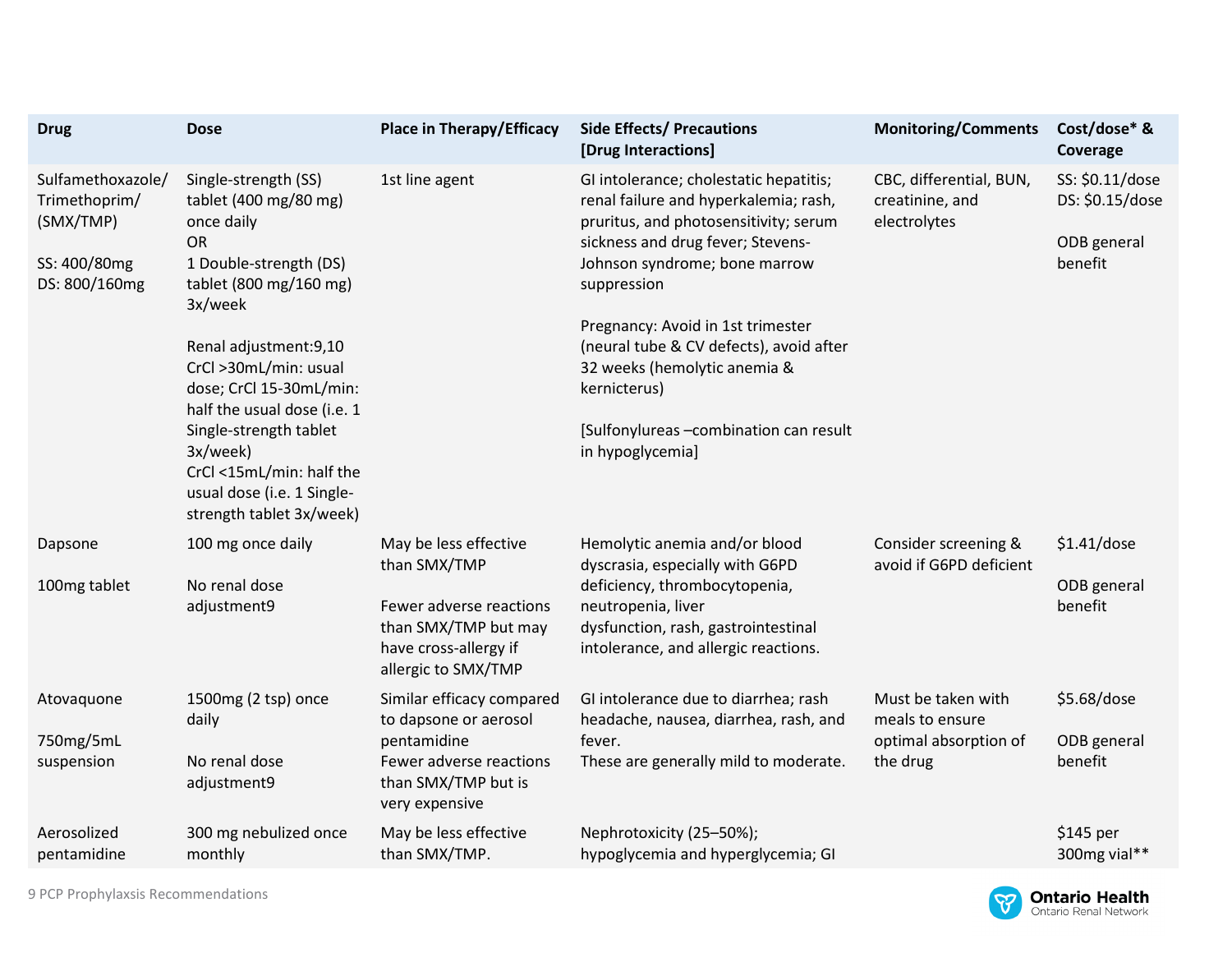| Option for patients    | intolerance; hypotension; bone  |                  |
|------------------------|---------------------------------|------------------|
| intolerant of SMX/TMP  | marrow suppression; electrolyte | Not an ODB       |
| and dapsone; once      | abnormalities                   | general benefit  |
| monthly administration |                                 | Not eligible via |
|                        |                                 | EAP              |

\*Cost/dose based on ODB reimbursement rates as of July 2019 (excludes additional costs such as dispensing fees and co-payments/deductibles); \*\* Hospital wholesale price as of July 2019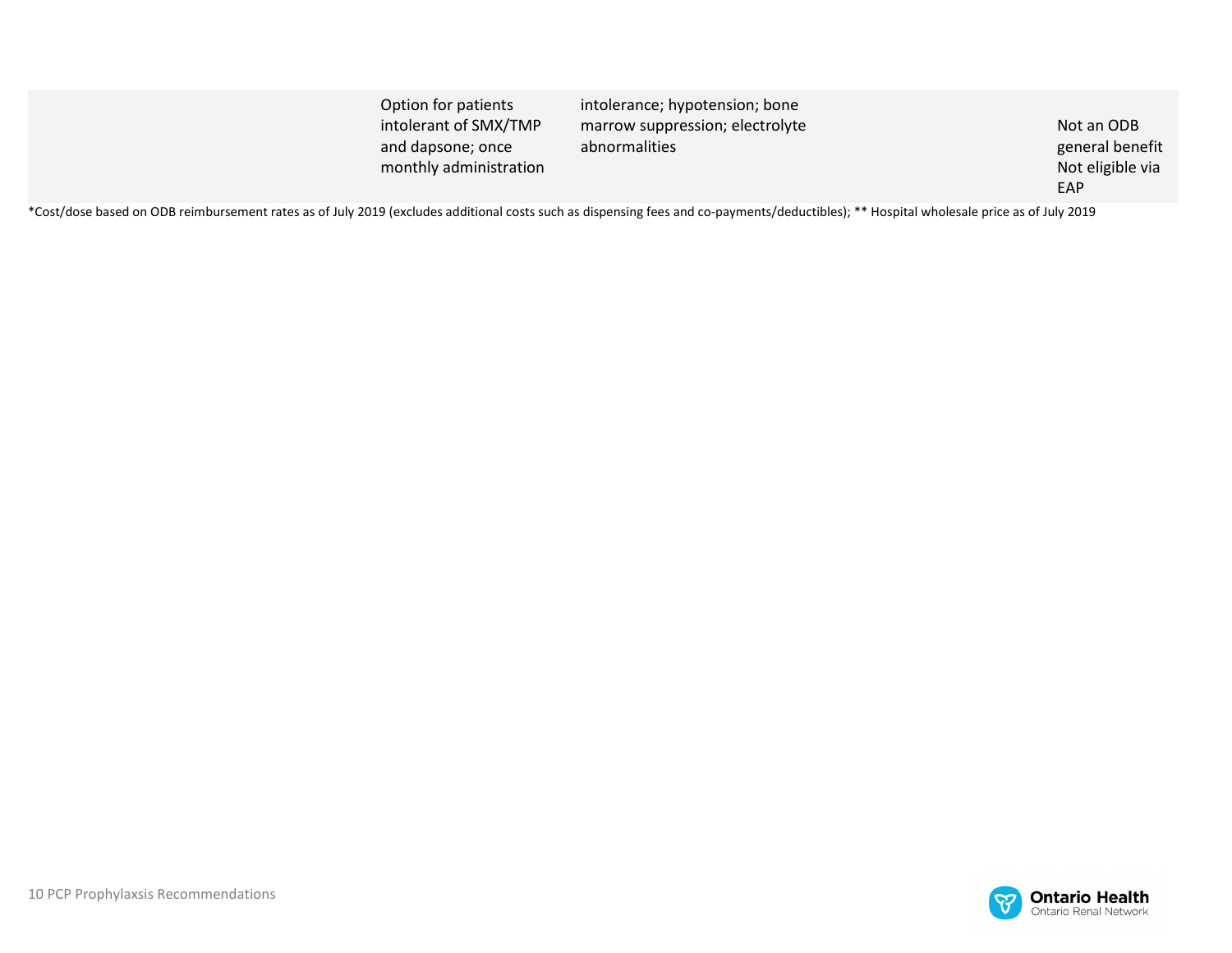## **References**

l

- <sup>1</sup> Stringer, James R.; Beard, Charles B.; Miller, Robert F.; Wakefield, Ann E. (Sep 2002). "A New Name for Pneumocystis from Humans and New Perspectives on the Host-Pathogen Relationship". Emerg Infect Dis. 2002; 8: 891–896
- <sup>2</sup> McGeoch L et al. CanVasc Recommendations for the Management of Antineutrophil Cytoplasm Antibodyassociated Vasculitides. J of Rheum 2015;42:1-24

<sup>3</sup> Park JW, Curtis JR, Moon J et al. Prophylactic effect of trimethoprim-sulfamethoxazole for pneumocystis pneumonia in patients with rheumatic diseases exposed to prolonged high-dose glucocorticoids. Ann Rheum Dis 2017;0:1-6.

4Gupta D et al. Prophylactic Antibiotic Usage for Pneumocystic jirovecii Pneumonia in Patients with Systemic Lupus Erythematosus on Cyclophosphamide. A Survey of US Rheumatologists and the Review of the Literature. J Clin Rheumatol 2008;14:267-72.

<sup>5</sup> Wolfe RM, Peacock JE. Pneumocystis Pneumonia and the Rheumatologist: Which patients Are At Risk and How Can PCP Be Prevented? Curr Rheumatol Rep 2017;19(35):4-10.

 $6$ Martin-Garrido I et al. Pneumocystis Pneumonia in Patients Treated with Rituximab. CHEST 2013;144(1):258-65.

<sup>7</sup> Kidney Disease: Improving Global Outcomes (KDIGO) Transplant Work Group. KDIGO clinical practice guideline for the care of kidney transplant recipients. American Journal of Transplantation 2009; 9(Suppl 3): S1–S157.

<sup>8</sup> Martin SI, Fishman JA et al. Pneumocystis Pneumonia in Solid Organ Transplantation. American Journal of Transplantation 2013;13:272-9.

<sup>9</sup> The Renal Drug Handbook (Third Edition), Ashley C, Currie A, UK Renal Pharmacy Group. Radcliffe Publishing Oxford, New York, 2009.

<sup>10</sup> Sulfamethoxazole/Trimethoprim. In: In Depth Answers [database on the Internet]. Greenwood Village (CO): Truven Health Analytics; 2017 [cited 2019 April 30]. Available from: www.micromedexsolutions.com. Subscription required to view.

<sup>11</sup> Vargas SL, Hughes WT, Santolaya ME et al. Search for primary infection by Pneumocystis carinii in a cohort of normal, healthy infants. Clin Infect Dis 2001;32:855-61.

<sup>12</sup> Stern A, Green H, Paul M, Vidal L, Leibovici L. Prophylaxis for Pneumocystis pneumonia (PCP) in non-HIV immunocompromised patients. C*ochrane Database Syst Rev.* 2014;10:CD005590.

<sup>13</sup> Gigliotti F, Wright TW. Pneumocystis: where does it live?.*PLoS Pathogens 2012;8(11):e1003025.*

<sup>14</sup> Ponce CA,GalloM, Bustamante R, Vargas SL. Pneumocystis colonization is highly prevalent in the autopsied lungs of the general population. *Clinical Infectious Diseases* 2010;50(3):347-53.

<sup>15</sup> Morris A, Norris KA. Colonization by Pneumocystis jirovecii and its role in disease. *ClinicalMicrobiology Reviews* 2012;25(2):297-17.

<sup>16</sup> Ward MM, Donald F. Pneumocystis carinii pneumonia in patients with connective tissue diseases: the role of hospital experience in diagnosis and mortality. Arthritis Rheum. 1999;42(4):780-9.

<sup>17</sup> Li J, Huang XM, Fang WG, et al. Pneumocystis carinii pneumonia in patients with connective tissue disease. J Clin Rheumatol.2006;12(3):114–7.

<sup>18</sup> Falagas ME, Manta KG, Betsi GI, et al. Infection-related morbidity and mortality in patients with connective tissue diseases: a systemic review. Clin Rheumatol. 2007;26:663–70

<sup>19</sup> Lertnawapan R, Totemchokchyakarn K, Nantiruj K et al. Risk factors of Pneumocystis jeroveci pneumonia in patients with systemic lupus erythematosus. Rheumatol Int. 2009;29(5):491-6.